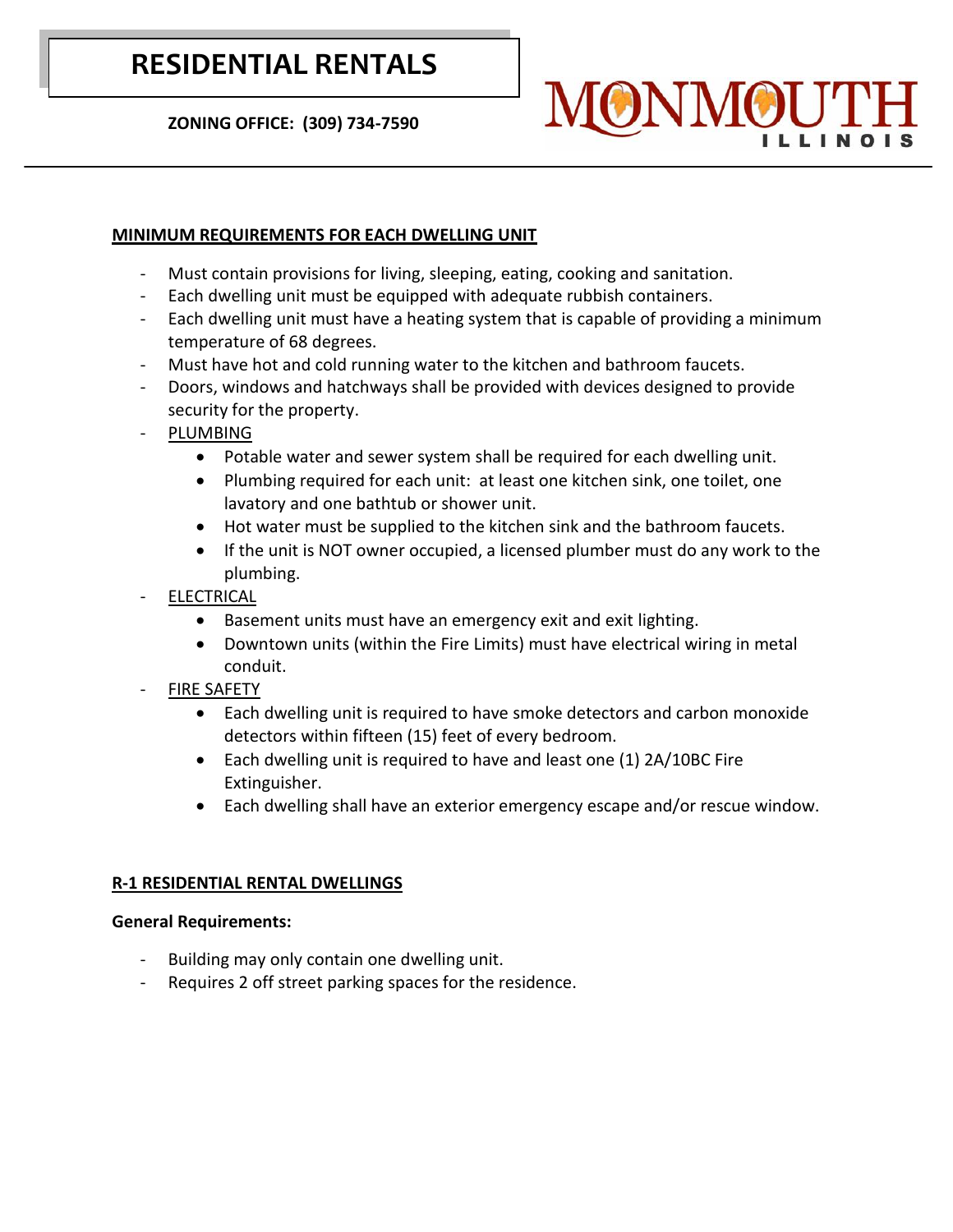# **RESIDENTIAL RENTALS**

 **ZONING OFFICE: (309) 734-7590**

## **R-2 RESIDENTIAL RENTAL DWELLINGS**

### **General Requirements:**

- Building may contain one (1) unit or get a special use permit to allow for two (2) units.
- Requires 2 off street parking spaces per unit.
- Basement apartments are allowed if they meet all building and fire safety requirements.

# **R-3 RESIDENTIAL RENTAL DWELLINGS**

### **General Requirements:**

- Allows single family, two family and multi-family dwellings.
	- Multi-family dwellings need to meet certain space requirements per apartment.
- One (1) and two (2) family dwellings require 2 off street spaces per unit. Multi-family dwellings require 1 ½ off street spaces per unit.
- Basement apartments are allowed if they meet all building and fire safety requirements.

# **R-4 RESIDENTIAL RENTAL DWELLINGS (MOBILE HOME PARKS)**

# **General Requirements:**

- Single Family mobile homes allowed (cannot have more than one 'unit' in each mobile home)
- Requires 2 off street parking spaces per unit **PLUS** guest parking. Guest parking located in a common area with a ratio of one (1) space per four (4) units.
- Each mobile home shall be provided with a concrete pad consisting of dimensions of mobile home and not less than four (4) inches thick. Anchors or tie-downs must be installed at each corner of the pad capable of withstanding vertical tension force of 4,800 pounds. Every mobile home must be surrounded with a rodent-free skirting or cement block foundation wall.